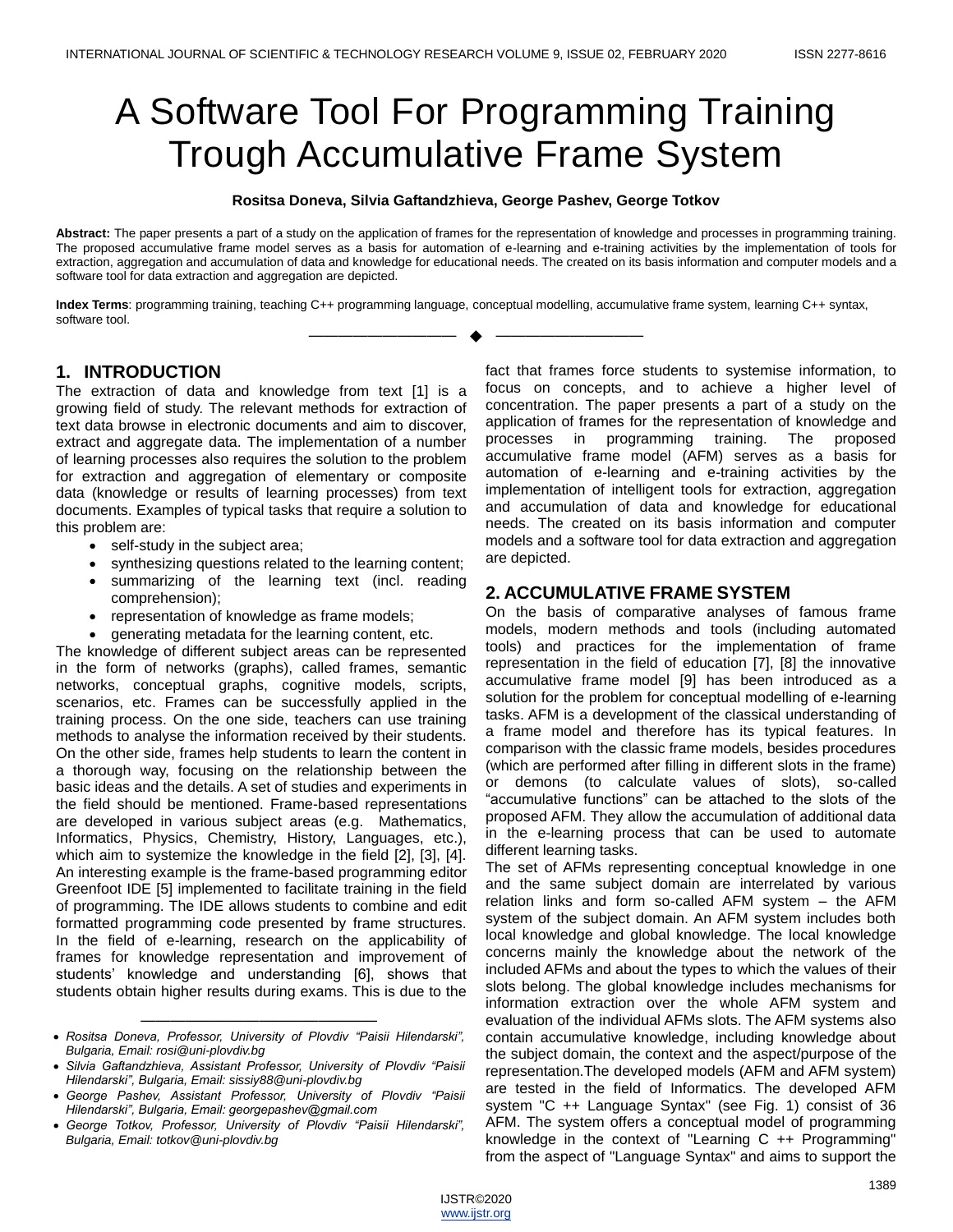

*Figure 1. A fragment of AFM System "C++ Language Syntax"*

The AFM system is experimented in traditional learning with full-time students studying C++ programming. The verification relies on the comparison of the assessment results obtained by different student groups who solved tasks on the C++ language syntax using the AFM system and traditional solving approaches. Six categories of learning tasks (called student assignments) on the C++ language syntax are used for verification of the proposed AFM system [9]:

Category 1. Development of syntactically correct programming code on the basis of the created frame-instances;

Category 2. Development of syntactically correct programming code after filling in frame-instances;

Category 3. Design of task solutions and creation of syntactically correct programming code;

Category 4. Detection of syntax errors in the programming code;

Category 5. Analysis of unfamiliar programming code to detect C++ syntax elements and creation of frame-instances on the basis of frame-prototypes of the syntax elements found in the programming code;

Category 6. Modification of unfamiliar programming code through using slots' values of frame-instances.

A set of tasks has been developed for each category. For each task, the students' knowledge that has to be assessed has been defined. The solution of tasks from Category 1 requires students to create a syntactically correct programming code through the use of frame-instances (completed by the teacher or extracted from a database with frame-instances). The tasks from Category 2 require students to create frame-instances, and then to write the corresponding programming code. The tasks included in Category 3 are more difficult and complex than the tasks in Category 1 and Category 2. They check students' knowledge and skills to design the solution of the task independently and create a programming code for its decision. The solution of these tasks requires students to determine what types of variables, operators, relations, simple and compound statements they have to use to write programming code. Then students have to create the relevant frame-instances of syntax elements, which they will use to solve the task and finally to write the programming code on the basis of the created frame-instances. Tasks in Category 4 are intended to check whether students can detect syntax errors in programming code. Frame-instances (manually filled by the

teacher) and a fragment of a programming code in which students have to look for syntax errors are provided to students. Tasks in Category 5 and Category 6 aim to verify whether students can detect syntax elements in unfamiliar programming code and to modify unfamiliar programming code without knowing the task for which the solution it was created. The verification of the system is made by comparing the results of students (divided into 3 groups) who solved tasks from the six categories. Students in Group 1 and Group 2 solved tasks using the "C ++ Language Syntax" AFM system, and the students in Group 3 applied traditional approaches to solving tasks. Table 1 presents the grades of students from each group. The results showed that students who have solved the tasks using the developed AFM system have higher grades.

*TABLE 1. VERIFICATION OF AFM SYSTEM "C++ LANGUAGE SYNTAX": GRADES*

| Group   | Grade 2 | Grade 3 | Grade 4 | Grade 5 | Grade 6 |
|---------|---------|---------|---------|---------|---------|
| Group 1 |         |         | 20%     |         | 80%     |
| Group 2 |         |         |         | 43%     | 57%     |
| Group 3 | 20%     | 40%     |         |         | 40%     |

#### **3. SOFTWARE TOOL**

The results of the verification prove that the proposed AFM system provides an appropriate formalism for conceptual modelling and can be applied in training for improvement of students' knowledge and understanding. On the basis of the results related to the introduction of an innovative 'Accumulation Frame Model' (AFM) and AFM system for conceptual knowledge representation in the subject area [2], a software tool for learning the syntax of language for C ++ programming has been designed and developed. It allows students to solve tasks from the sixth categories mentioned above.

The tool has been developed as a web and mobile application and allows teachers to:

• create AFM systems;

• declare frame-prototypes;

• create frames-instances of already declared frameprototypes;

• create tasks in each of the six categories set out in Section  $2.$ ;

• approve frames-instances created by students or teachers, to store them in the database and to generate new tasks for the next training course.

The AFM system consists of a server-side, client sides and a transport layer subsystem. The Server Side makes use of Node.JS and Mongo.DB for database storage and provides REST Services for the transport layer subsystem. Two different clients are developed, one for the web-based environment and one for Mobile Applications for Android. Both of them consume the same REST Service.

Fig. 2 shows a UML diagram depicting the structure of a collection with tasks. The collection contains tasks with assignmentText attribute, which contains the short text of the task. For each task, there is an obligatory attribute frameSequence, which is an object which contains sequenceId, sequenceName and an array of frameInstances. A frameInstance object contains InstanceTypeId, which is related to the id of the frame-prototype of which the frameinstance is. The instanceValue object contains the value of the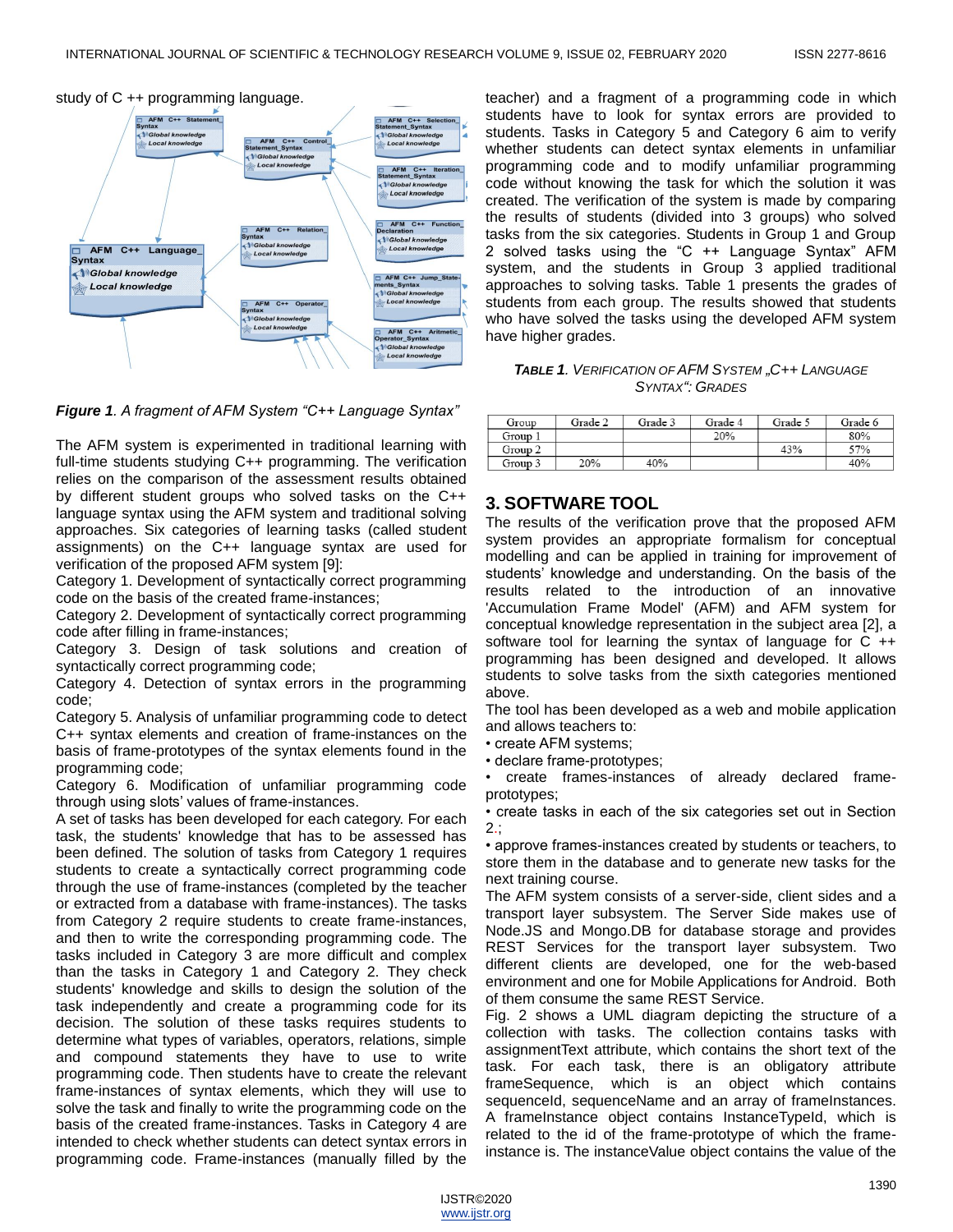frame-instance, which may have a different structure, depending on the AFM declaration. When a frameInstance object is inserted or updated in the collection, an automated validation based on a JSON Schema validator is triggered. JSON Schema is automatically built when a frame model is inserted or updated, based on this model.





A partial implementation of the validation, based on JSON Schema is given in Fig. 3. The implementation makes use of the "jsonschema" and "mongodb" Node.JS modules.

The object instanceValue is validated against the resultSchema schema, which is already generated and stored in the collection frameModels. If the validation is unsuccessful, an exception is thrown which result in the creation of a JSON object with an error text attribute, returned to the client from the REST API.

| var Validator = require('jsonschema'). Validator;                                              |
|------------------------------------------------------------------------------------------------|
| var $v = new$ Validator():                                                                     |
| var assignmentID=context().getAssignmentID();                                                  |
| var MongoClient = require('mongodb').MongoClient;                                              |
| var url = context().getMongoDbURL();                                                           |
| var instance Value=context().getCurInstance(); //contains the object, which is to be validated |
| MongoClient.connect(url. function(err. db) {                                                   |
| if (err) throw err;                                                                            |
| var dbo = db.db("mydb");                                                                       |
| dbo.collection("frameModels").                                                                 |
| find({id: instanceTypeID}, { projection: {id: 1, jsonSchema: 1 } }).                           |
| toArray(function(err, resultSchema) {                                                          |
| if (err) throw err;                                                                            |
| if(!v.validate(instanceValue,                                                                  |
| resultSchema.jsonSchema))                                                                      |
| {throw "Invalid JSON value";}                                                                  |
| ; db.close(); //close database and save                                                        |
| $\mathcal{Y}$                                                                                  |
| });                                                                                            |

#### *Figure 3. Node.JS based implementation of JSON Schema validation*

Before being able to add tasks from the six categories, teachers have to create prototypes of each AFM in the system they will use - in this case " $C$  ++ Language Syntax". Fig. 4 presents a screen with an example of defining local knowledge for a frame prototype modelling knowledge for variable declaration in C ++ programming language.

| ≡                        |                    |  |  |  |
|--------------------------|--------------------|--|--|--|
| Accumulative Frame Model |                    |  |  |  |
| Variable declaration     |                    |  |  |  |
| Slots:                   | Types:             |  |  |  |
| <b>Type</b>              | enum of sup. types |  |  |  |
| Name                     | char               |  |  |  |
|                          |                    |  |  |  |
|                          |                    |  |  |  |

#### *Figure 4. Local knowledge of frame-prototype "Variable Declaration"*

Once the frame-prototype has been created, their instances can be created. Frame-instances are grouped into frame instance sequences (FIS), which can be used in formulating tasks from each category. Fig. 5 provides an example of creating frame-instances of frame-prototypes "Simple Assignment Statement" and "Variable Declaration".

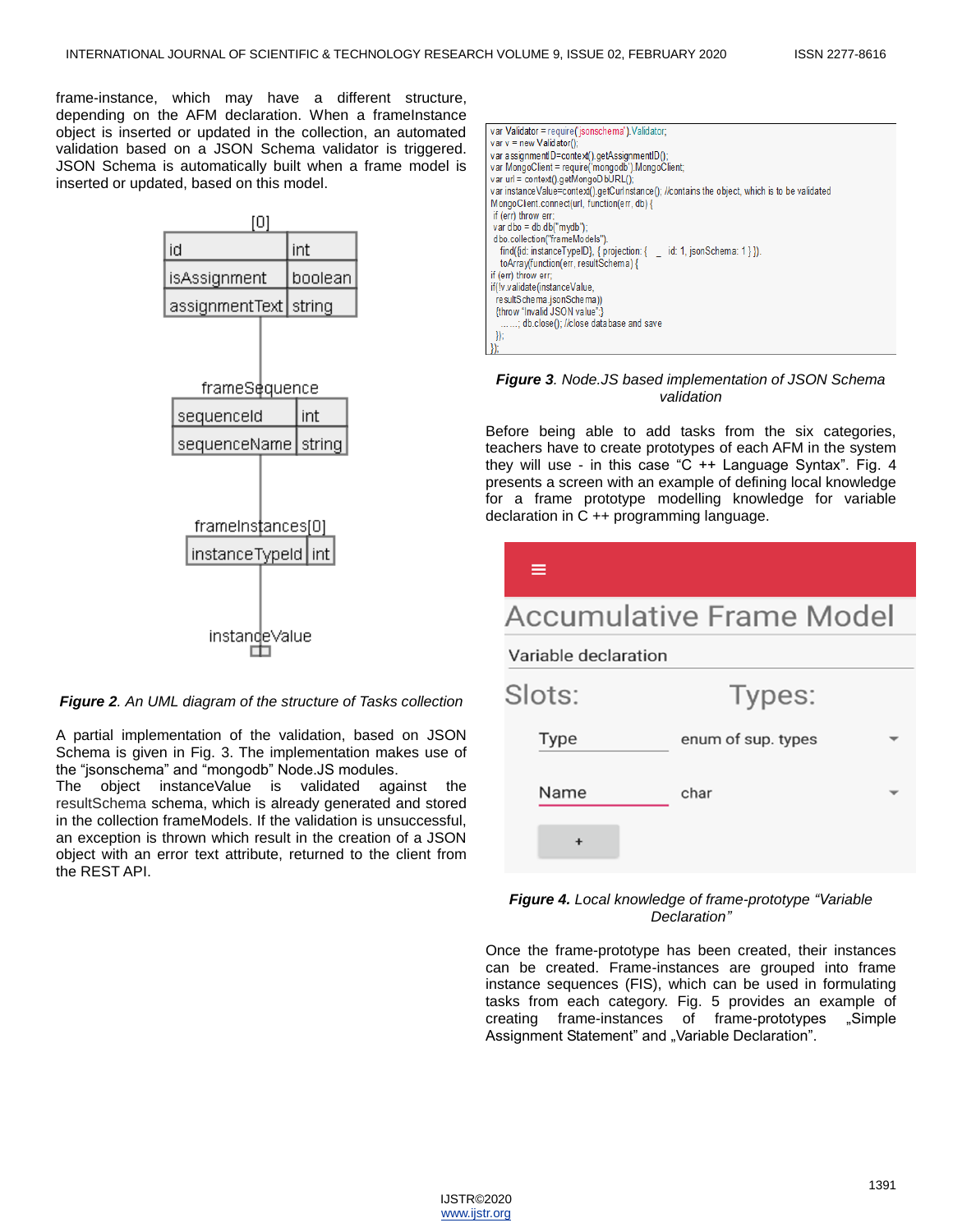#### $=$

# **Frame Instance Sequence**

Enter Sequence Name:  $\sim$ 

|             | Variable Declaration ->        |         |  |
|-------------|--------------------------------|---------|--|
| Type:       |                                | int     |  |
| Name:       |                                | a       |  |
|             | Variable Declaration ->        |         |  |
| Type:       |                                | int     |  |
| Name:       |                                | b       |  |
|             | Variable Declaration ->        |         |  |
| Type:       |                                | int     |  |
| Name:       |                                | C       |  |
|             | Simple Assignment Statement -> |         |  |
| Left part:  |                                | C       |  |
| Keyword:    |                                | $=$     |  |
| Right part: |                                | $a + b$ |  |
| $\div$      | Select frame model             |         |  |

#### *Figure 5. Creation of FIS on "Simple Assignment Statement" and "Variable Declaration"*

The tool allows teachers to add tasks from the six categories. In order to add a task from Category 1, a teacher must type a short text for the task and then select a FIS that successfully describes and solves the task. Students are supposed to write syntactically correct programming code, based on the selected FIS. Fig. 6 presents an example of adding a task from Category 1.

# Assignment

Write syntactically correct programming code based on the sequence below:

Select Frame Instance Seqence:

### *Figure 6. Adding an Student Assignment (task) from Category 1*

After logging into the system, students have access to the tasks added by the teacher. Figure 8 presents an example of task from Category 3 given to the students. To solve the task, students have to determine which operators to use and in what sequence they should be used, i.e. to determine the steps to solve the task. For example, to solve the task for calculating the area of a square (see Fig. 7) students need to create frames-instances of frames-prototypes which represent knowledge for variable declaration, entering values from the keyboard, calculating values of expression, printing values on the screen and then to write a programming code to solve the task. The frame-instance they have created are stored in the database and the teacher can use them to create new tasks.